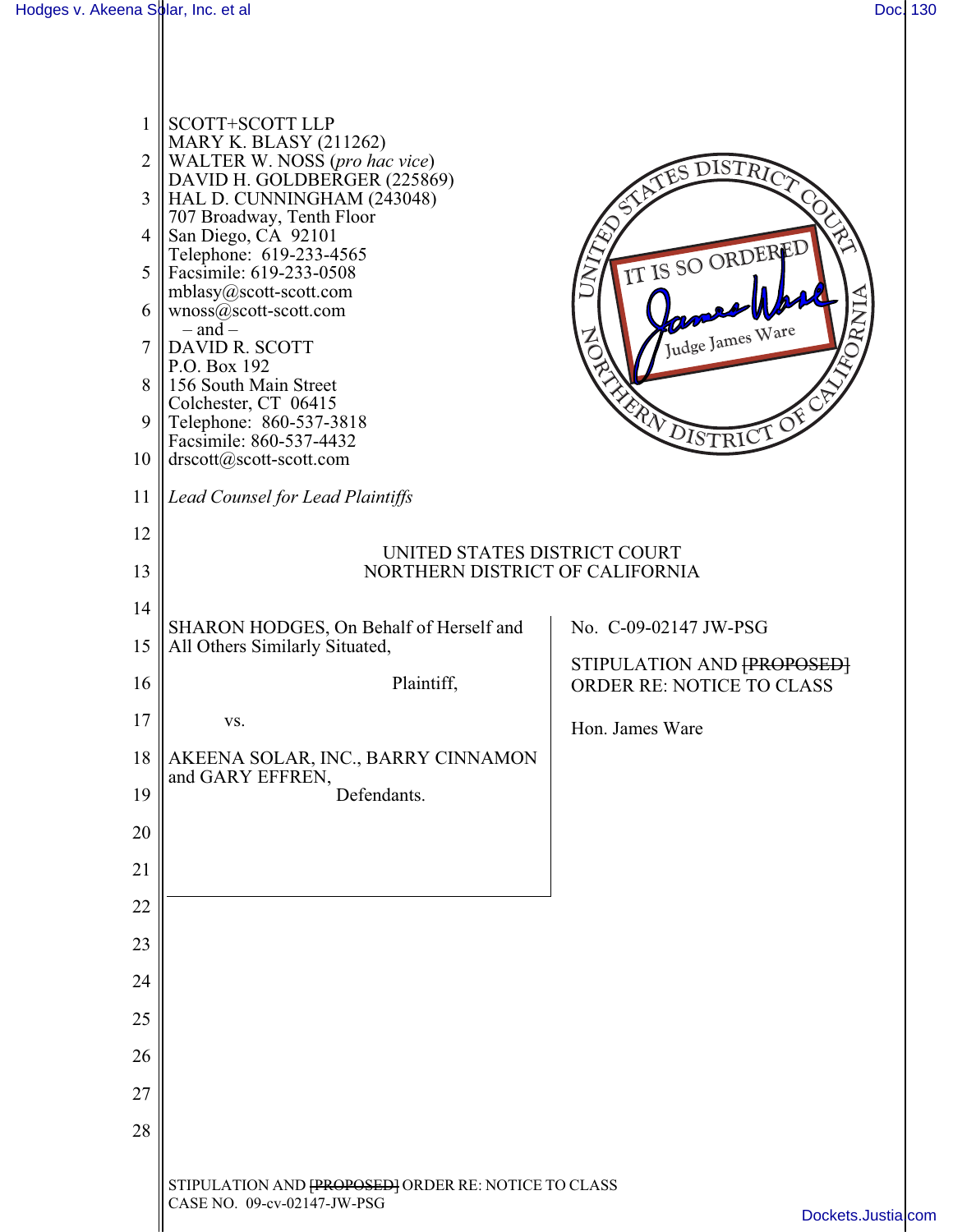1 2 3 4 5 6 **WHEREAS,** on March 10, 2011, the Court certified this as a class action covering all who purchased or otherwise acquired the common stock of Akeena Solar, Inc. between December 26, 2007 and March 13, 2008, ordering that "[o]n or before March 21, 2011, the parties shall file a proposed form of class notice and a joint proposal for dissemination of notice." (ECF No. 121 at 18.); **WHEREAS,** on April 4, 2011, the Court approved plaintiffs' unopposed form of class

7 8 9 10 11 notice, yet found "good cause to postpone dissemination of the class notice for thirty days, to allow the parties to engage in good faith mediation efforts and to provide Defendants sufficient time to seek a stay of proceedings pending its appeal of this Court's Order granting class certification," ordering that "dissemination of the class notice … be stayed for thirty days until May 4, 2011." (ECF No. 126 at 2);

12 13 14 **WHEREAS,** Defendants timely filed their application for discretionary appeal of the class certification order on March 24, 2011 and that application is fully briefed and remains pending (ECF No. 125);

15 16 17 **NOW, THEREFORE**, the parties, by and through their undersigned counsel of record, in the interests of judicial economy, hereby agree and stipulate, and the Court hereby orders that the dissemination of the class notice be stayed for an additional seventy-five days, until July 18, 2011,

28 STIPULATION AND  $[PROPOSEB]$  ORDER RE: NOTICE TO CLASS

18

19

20

21

22

23

24

25

26

27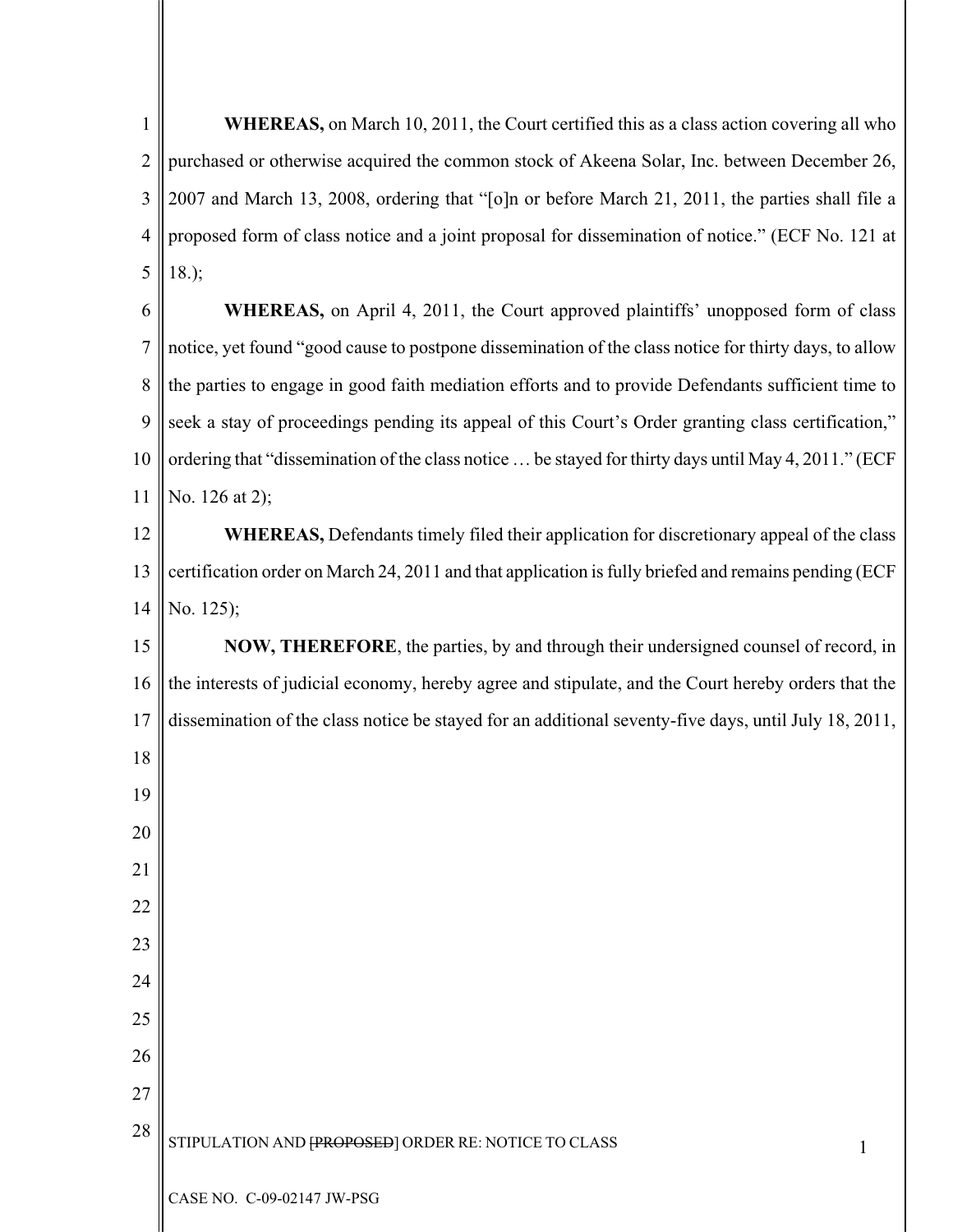| 1  | both to allow for resolution of Defendants' application for discretionary appeal and to afford the |                                                                                |  |
|----|----------------------------------------------------------------------------------------------------|--------------------------------------------------------------------------------|--|
| 2  | parties time to engage in settlement discussions.                                                  |                                                                                |  |
| 3  | DATED: May 3, 2011                                                                                 | Respectfully submitted,                                                        |  |
| 4  |                                                                                                    | <b>SCOTT+SCOTT LLP</b>                                                         |  |
| 5  |                                                                                                    | Mary K. Blasy<br><b>Walter Noss</b>                                            |  |
| 6  |                                                                                                    | Hal D. Cunningham<br>David H. Goldberger                                       |  |
| 7  |                                                                                                    | 707 Broadway, Tenth Floor<br>San Diego, CA 92101<br>Telephone: 619-233-4565    |  |
| 8  |                                                                                                    | Facsimile: 619-233-0508                                                        |  |
| 9  |                                                                                                    | By: /s/ Mary K. Blasy                                                          |  |
| 10 |                                                                                                    | Mary K. Blasy                                                                  |  |
| 11 |                                                                                                    | <b>Lead Counsel for Lead Plaintiffs</b>                                        |  |
| 12 | DATED: May 3, 2011                                                                                 | WILSON SONSINI GOODRICH & ROSATI                                               |  |
| 13 |                                                                                                    | PROFESSIONAL CORPORATION<br>Steven M. Schatz                                   |  |
| 14 |                                                                                                    | Douglas J. Clark<br>Joni L. Ostler                                             |  |
| 15 |                                                                                                    | Dominique-Chantale Alepin                                                      |  |
| 16 |                                                                                                    | 650 Page Mill Road<br>Palo Alto, CA 94304                                      |  |
| 17 |                                                                                                    | Telephone: (650) 493-9300<br>Facsimile: (650) 493-6811                         |  |
| 18 |                                                                                                    |                                                                                |  |
| 19 |                                                                                                    | By: /s/Dominique-Chantale Alepin<br>Dominique-Chantale Alepin                  |  |
| 20 |                                                                                                    | Attorneys for Defendants Akeena Solar, Inc., Barry<br>Cinnamon and Gary Effren |  |
| 21 |                                                                                                    | <b>ORDER</b>                                                                   |  |
| 22 |                                                                                                    |                                                                                |  |
| 23 | PURSUANT TO STIPULATION IS SO ORDEREI                                                              |                                                                                |  |
| 24 | Dated: May 4, 2011                                                                                 |                                                                                |  |
| 25 |                                                                                                    | <b>Jnited States District Judge</b>                                            |  |
| 26 |                                                                                                    |                                                                                |  |
| 27 |                                                                                                    |                                                                                |  |
| 28 | STIPULATION AND FPROPOSED FORDER RE: NOTICE TO CLASS<br>2                                          |                                                                                |  |
|    | CASE NO. C-09-02147 JW-PSG                                                                         |                                                                                |  |